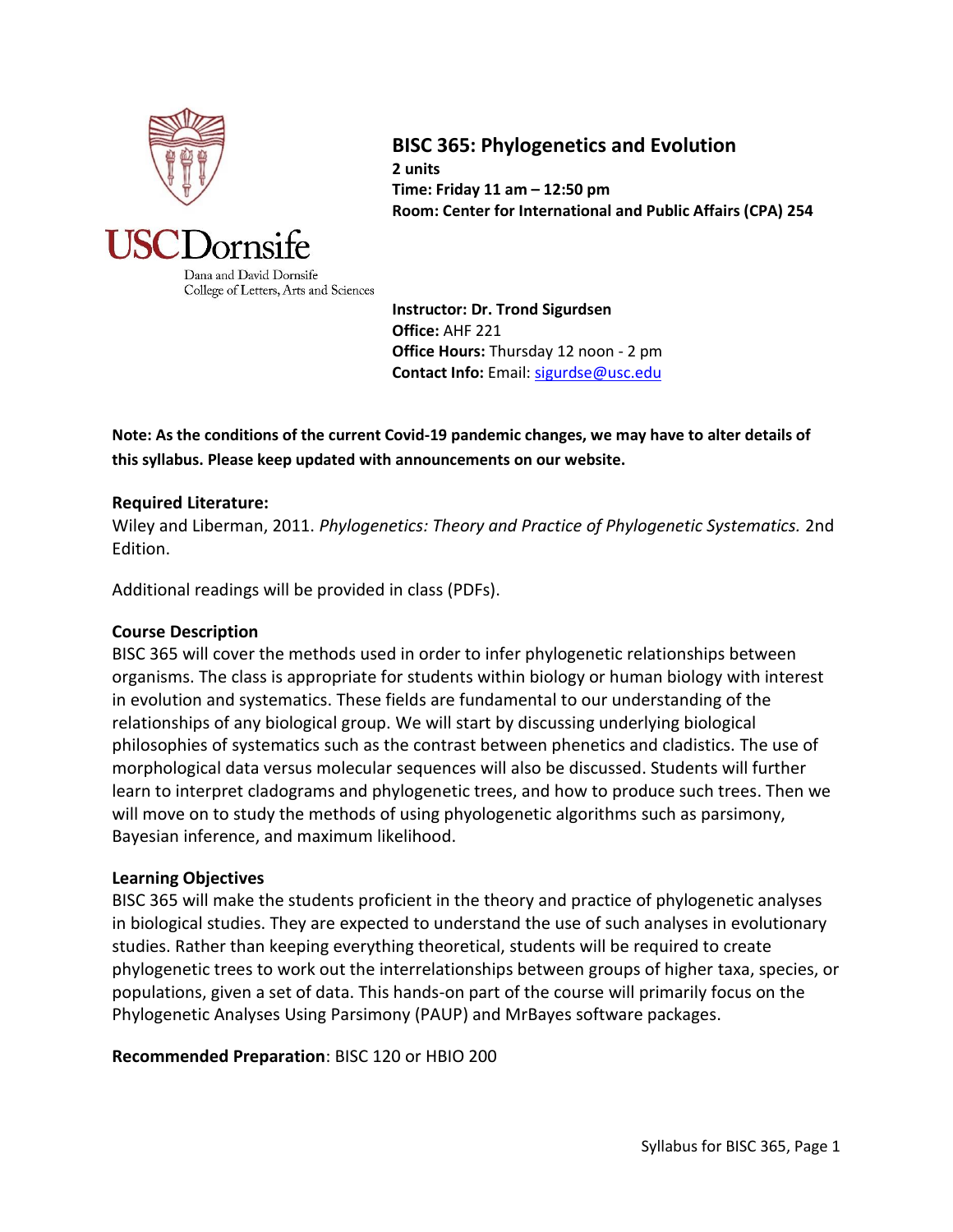### **Course Notes**

Each lecture is a combination of topics presented by the Instructor, as well as a seminar-type discussion. Students are expected to take active part in these discussions. Lectures will be recorded, and any Powerpoint slides used will be posted on Blackboard. However, these do not contain all the information needed, so it is very important to take part in the lectures, take notes, and participate in class.

### **Grading Breakdown**

| <b>Assignment</b>                  | % of Grade |
|------------------------------------|------------|
|                                    |            |
| Participation in class discussions | 15%        |
| Quizzes and homework assignments   | 30%        |
|                                    |            |
| Midterm Exam                       | 20%        |
|                                    |            |
| <b>Final Exam</b>                  | 35%        |

## **Grading Scale**

Course final grades will be determined using the following scale

| А  | 95-100       |
|----|--------------|
| А- | 90-94        |
| B+ | 87-89        |
| в  | 83-86        |
| B- | 80-82        |
| C+ | 77-79        |
| C  | 73-76        |
| C- | 70-72        |
| D+ | 67-69        |
| D  | 63-66        |
| D- | 60-62        |
| F  | 59 and below |
|    |              |

### **Assignment Submission Policy**

Homework assignments should be emailed to the Instructor one week after the assignment was announced.

## **Grading Timeline**

The graded assignements will be handed back to the student after one week. Final grades will be set four days after the final exam.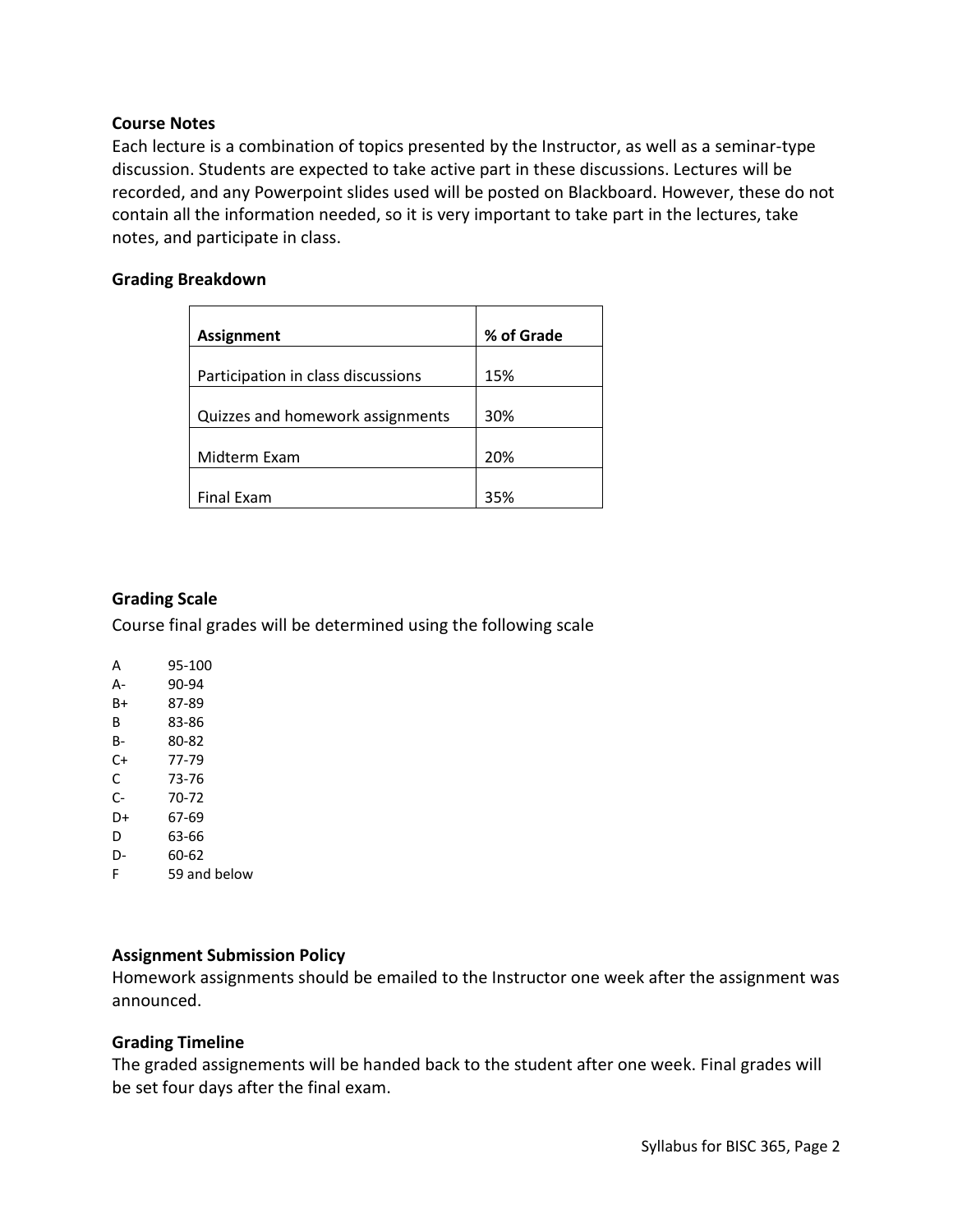# **Course Schedule (Fridays at 11 am, starting Aug 27):**

|                   | <b>Topic</b>                                                              | <b>Readings</b>  | <b>Assignment due</b> |
|-------------------|---------------------------------------------------------------------------|------------------|-----------------------|
| Week 1            | Introduction to systematics and<br>phylogenetics, phenetics & cladistics  | <b>Chapter 1</b> |                       |
| Week 2            | Species and speciation                                                    | <b>Chapter 2</b> | <b>Homework 1</b>     |
| Week 3            | Hennigian cladistics                                                      | <b>PDF</b>       |                       |
| Week 4            | Monophyly, paraphyly, polyphyly                                           | <b>Chapter 3</b> | <b>Homework 2</b>     |
| Week 5            | Cladograms. Rooting trees, nodes,<br>polytomies                           | <b>Chapter 4</b> |                       |
| Week 6            | Character apomorphies, homologies,<br>homoplasies. Convergent evolution   | <b>Chapter 5</b> |                       |
| Week 7            | Parsimony, finding optimal trees,<br>branch lengths, bootstrapping        | Chapter 6        | <b>Homework 3</b>     |
| Week 8            | <b>Fall Recess, no lecture</b>                                            |                  |                       |
| Week 9            | Bayesian inference and maximum<br>likelihood in phylogenetic analyses.    | Chapter 7, PDF   |                       |
| Week 10           | <b>Midterm Exam</b>                                                       |                  |                       |
| Week 11           | Using phylogenetic software                                               |                  |                       |
| Week 12           | Classification, naming taxa, and the<br>Phylocode                         | <b>Chapter 8</b> | <b>Homework 4</b>     |
| Week 13           | Biogeography and phylogenetics                                            | <b>Chapter 9</b> |                       |
| Week 14           | Fossils and phylogenetics. Using fossil<br>collections and type specimens | Chapter 10       | <b>Homework 5</b>     |
| Week 15           | Examples of phylogenetics, fossils,<br>and macroevolutionary hypotheses   | <b>See PDF</b>   |                       |
| <b>Final Exam</b> | <b>Time TBD (mid December)</b>                                            |                  |                       |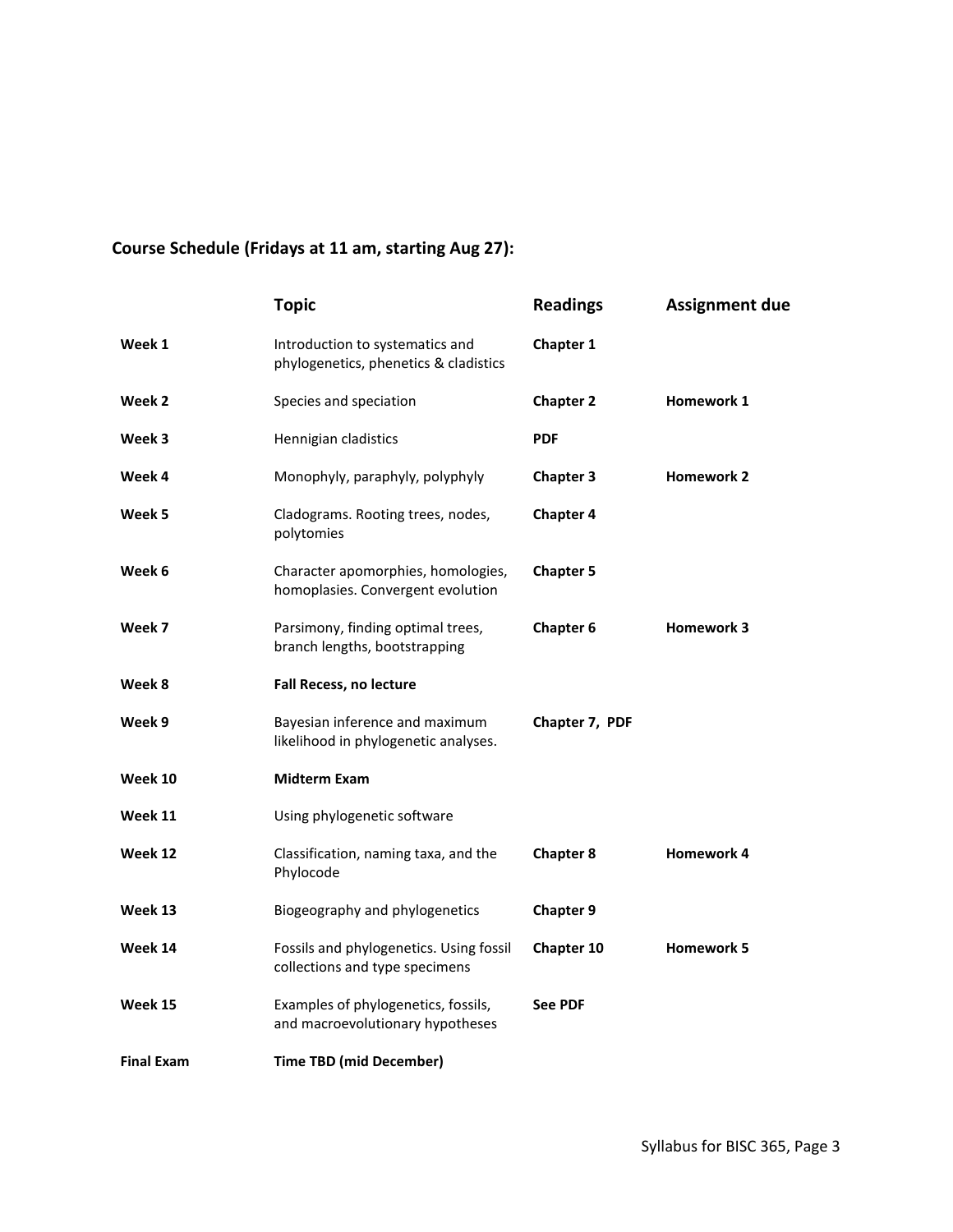## **Course Policies**

1) Exam dates are firm. There are no makeup exams in the course. Performance on the final may be prorated to substitute for a missing midterm exam, if an excuse considered valid by faculty is presented in a timely fashion. An acceptable written excuse or documentation must be provided to the Instructor.

2) The midterm exam will be graded online by the professor and discussed during lectures. The final examination will not be returned but will be retained for one semester by the faculty.

3) Regrades: If you think an answer you have provided was graded incorrectly or if there is an arithmetic error, you may seek a regrade. You must provide a written explanation of why you think your answer was graded incorrectly. If a regrade is agreed upon, then the ENTIRE EXAMINATION may be subject to a regrade. Your grade may therefore go up, go down, or remain the same. Regrade requests must be received within one week of when the midterm exam is returned to the students, or by the second week of classes the following semester for the final exam.

4) No special assignments for extra credit are permitted.

5) Academic integrity policies of the University will be strictly followed (see below). Infractions can result in severe penalties. There may be assigned seating for exams. No student may be admitted to an exam after the first student has left the exam.

6) It may be necessary to make adjustments to the syllabus during the semester. Check the course website or class announcements on Blackboard for updates.

# **Statement on Academic Conduct and Support Systems**

## **Academic Conduct**

Plagiarism – presenting someone else's ideas as your own, either verbatim or recast in your own words – is a serious academic offense with serious consequences. Please familiarize yourself with the discussion of plagiarism in *SCampus* in Part B, Section 11, "Behavior Violating University Standards" [policy.usc.edu/scampus-part-b.](https://policy.usc.edu/scampus-part-b/) Other forms of academic dishonesty are equally unacceptable. See additional information in *SCampus* and university policies on scientific misconduct, http://policy.usc.edu/scientific-misconduct.

## **Support Systems:**

*Student Counseling Services (SCS) – (213) 740-7711 – 24/7 on call*

Free and confidential mental health treatment for students, including short-term psychotherapy, group counseling, stress fitness workshops, and crisis intervention. [engemannshc.usc.edu/counseling](https://engemannshc.usc.edu/counseling)

*National Suicide Prevention Lifeline – 1 (800) 273-8255*